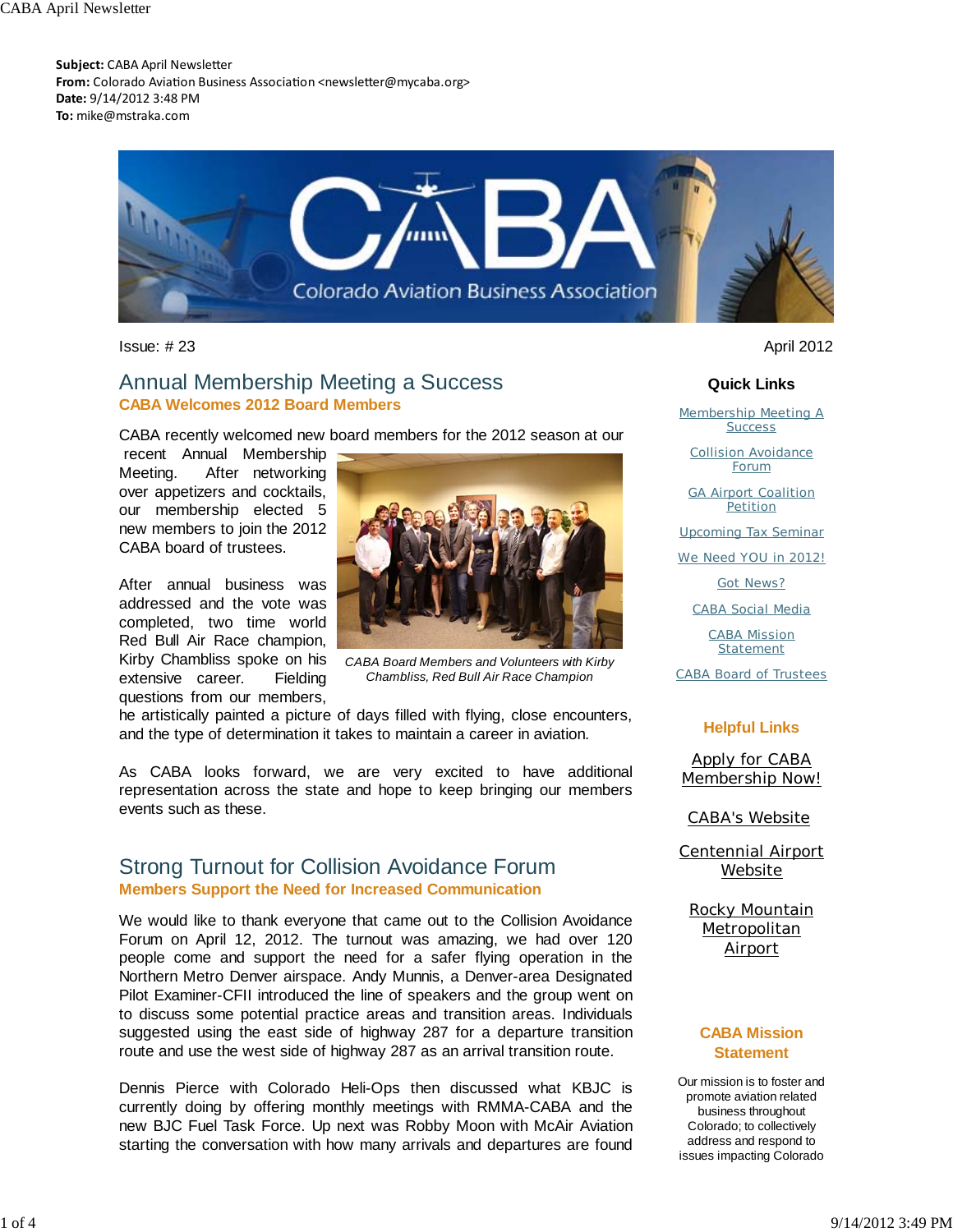at the surrounding airports in the Denver Metro area. Statistics show roughly 775 general aviation operations per day coming and going out of KAPA and 300 operations in the surrounding north metro airport areas. This totals about 1000 daily operations in the Denver Metro airspace. Finally, Andy Gold, a supervisor with the KBJC tower began with stating the number one priority hands down in the tower is to keep everyone safe and encouraged open communication with his representatives.

This forum was successful because of the people that recognize the concern regarding the current crowded airspace in northern metro Denver. With the help of our community, we can create a safe operating area for those flying in the north metro airspace and promote education on the importance of safety for those wanting to learn or continue his or her flying education. The next forum will be held on May 17, 2012 at Colorado Heli-Ops hangar. Please contact Dennis Pierce for more detail at 303-466-HELI or visit www.mycaba.org for a more detailed report.

# GA Airport Coalition Petition

**Tell the White House - NO USER FEES!** 

The General Aviation Airport Coalition has initiated a petition on the White House website that, if signed by 25,000 people or more by May 16, 2012, will elicit an official response by the Adminisrtation about how they determined that the \$100 fee is fair. Even if we don't get the 25,000 signatures, a significant showing on this petition will help us continue to make noise on this issue that just won't go away.

Please visit the White House Website and sign the petition today!

If you are not already registered for thier webinar series, please do so by visiting our website at www.gaairportcoalition.org.

# Upcoming NBAA Tax Seminar

**May 4th, 7:30 AM - 5:00 PM, J.W. Marriot Denver at Cherry Creek**

#### **Increasing Value and Sharing Costs**

Knowledge of aviation tax issues is critical for owners and operators of

business aircraft to ensure proper planning and compliance. The NBAA Business Aviation Taxes Seminar is designed to help accountants, attorneys, advisors and flight department personnel keep up with the latest tax and legal developments



affecting business aviation. After an introduction to the aviation regulatory environment, knowledge of which is essential for proper tax planning, presenters will address a variety of current tax topics at an intermediate to advanced level. Ample time will be allowed for questions and answers following each presentation, and speakers will be available to answer additional questions at the end of the Seminar.

Airports, including safety and operational effectiveness; to educate the general public about all aviation activities in the state, and to preserve the state's airport related businesses as valuable economic assets to the community at large.

#### **CABA Board of Trustees**

Brittany Davies (Chairwoman)

Barry Stidham (Vice Chairman)

MacKenzie Kelly(Secretary)

Iver Retrum (Treasurer)

Chris Leach (Membership Director)

Reggie Arsenault (Past Chairman)

Craig Fitzsimmons Kenn Kline Gene Langfeldt Brian Moss Malachi O'Neill Dan Perrin Chris Swathwood

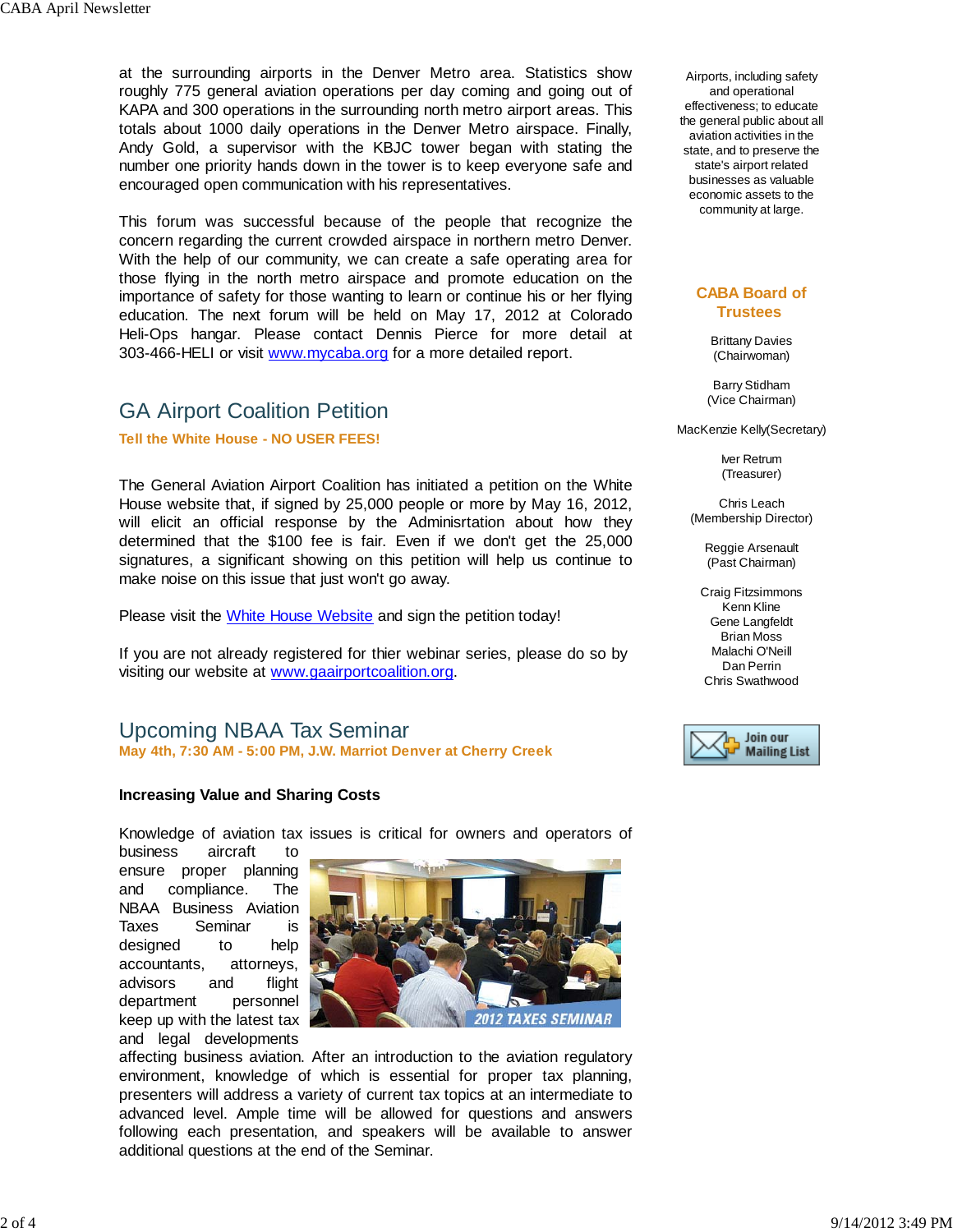#### **Who Should Attend**

Attorneys, accountants, tax advisors, aviation professionals, flight department personnel, aircraft owners/operators, and others who have an interest in taxation issues associated with business aircraft are invited to attend this seminar. Both Members and non-Members of NBAA are eligible to attend.

Click Here to Register

# We Need YOU in 2012!

**Committees Need Your Help Today!** 

We are working hard to reorganize our committees in 2012 and we need your involvement! We will have the following committes this next year and are always looking for other aviation professionals to help!

- Educational Outreach
- Membership
- Legislative
- Communications
- Industry Professionals

Join us today by emailing your board members at info@mycaba.org. We will get back to you as quickly as possible with more information and can answer any questions you may have. We look forward to working with you!

# Got News?

#### **Member News Section Added on the Website**

We have added a new section to the website for CABA Member News. Please send press releases, or news you would like to share with your fellow Colorado Aviation colleagues.

Send News To: bdavies@mycaba.org

# Follow CABA in Social Media! **One More Easy Way to Stay Informed**

Join us today and keep up to date on events, news, and more!